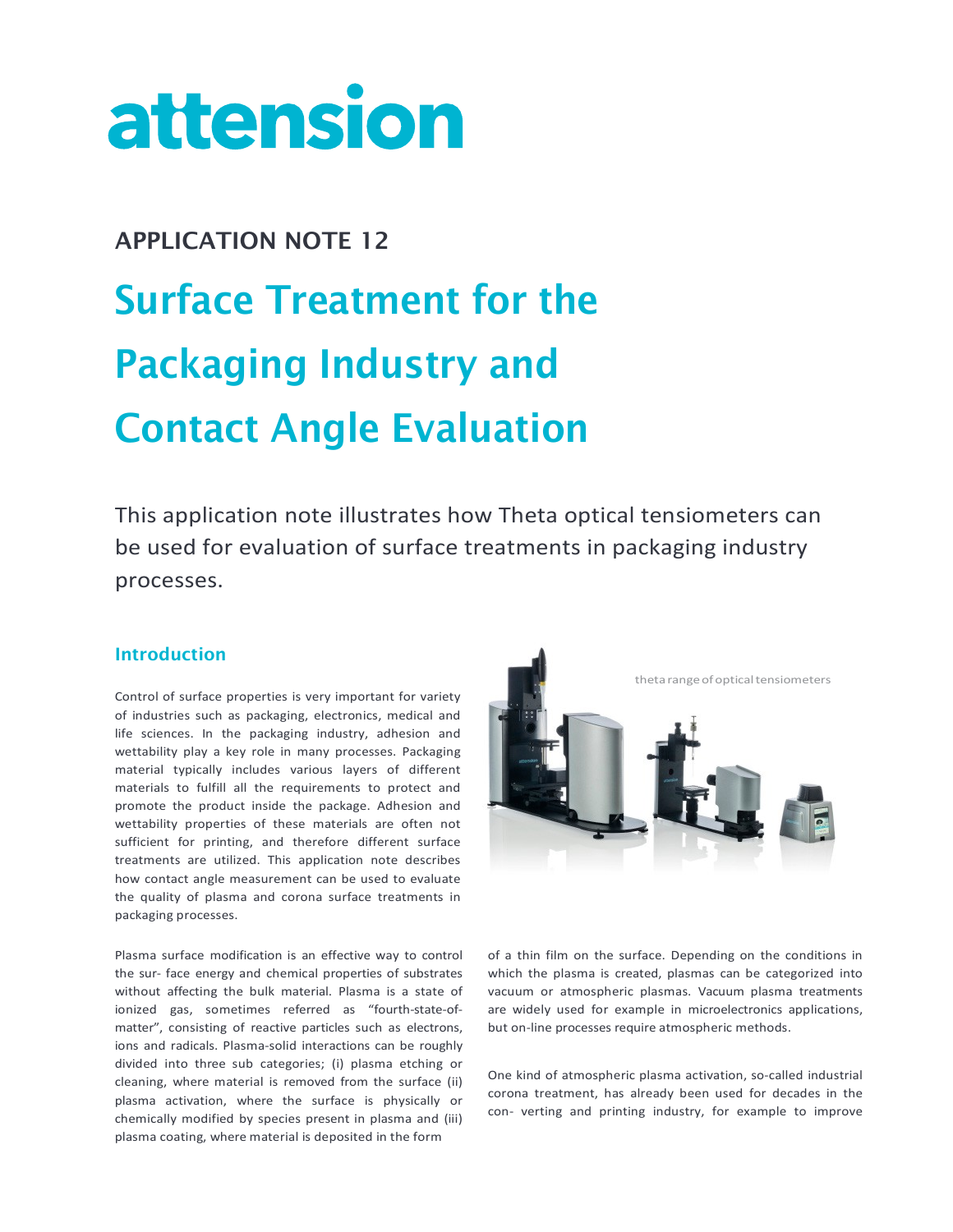adhesion between paper and polymers in extrusion processes. When the substrate passes through the plasma activation or flame state, various chemical reactions occur increasing the surface energy of substrate. It is well-know that atmospheric pressure plasma activation and corona treatment create polar molecular groups on the surface, and thus increases the surface energy.

In the packaging industry, a wide range of materials, such as paper and board, plastic, metal and glass, are used depending on demands for the package. Fiber-based materials are many times preferred since they are environmental friendly choice due to recyclable and compostable properties, while being cost effective at the same time. Paper or board by itself is often not suitable as packaging material since it has poor barrier properties for example against moisture. For this reason, one or several plastic layers are often applied to provide better barrier properties and increases the durability of the packages. Extrusion coating and lamination are typically used processes to combine paper and plastic layers together. In the lamination process, at least two different solid state materials are combined with adhesive such as primers. Contact angles can be used to check the cleanliness and homogeneity of the lamination materials or wettability of chosen adhesive on the lamination materials. In the extrusion coating, moving web is coated with molten polymer film.

This case study illustrates how Attension optical tensiometers can be utilized in development and quality control for surface treated packaging materials. Laboratory instruments, Theta and Theta Lite are excellent for process development whereas Theta QC offers a convenient tool for quality control. Small size and integrated data analysis makes it truly stand-alone instrument for production site.

#### Case study: Evaluation of plasma treatments on extrusion coated paper by contact angle measurement

Extrusion coated papers and paperboards are used in various consumer packages such as food, medical and cosmetic pack- ages. Plasma and corona treatments are often utilized to promote adhesion between paper and polymer melt in this process, and contact angles can be used to evaluate the level and homogeneity of the treatment. Apart from protecting the product, another important feature of the package is its appearance; packages contain product information and contribute to the buying decision. When non-absorbing and low surface energy plastic surfaces are printed, adhesion between ink and substrate is a challenge. It is wellknown that the surface free energy of a substrate should be higher than that of the ink.

Therefore, prior to printing, the surface free energy of the coated substrates has to be increased by using some surface treatment methods, such as plasma and corona treatment.

Tuominen et al. studied different surface treatments on low density polyethylene (LDPE) and polypropylene (PP) extrusion coated paper and their effect on printability [1]. Attension (formerly KSV Instruments) CAM200 Optical tensiometer was used to measure contact angle of native, corona, in air, helium and argon on-line plasma treated surfaces (see table 1).

|      | native | corona | in air<br>plasma | helium<br>plasma | argon<br>plasma |
|------|--------|--------|------------------|------------------|-----------------|
| LDPE | 103    | 75     | 76               | 75               | 76              |
| PP   | 108    | 81     | 82               | 86               | 89              |

Table 1. Contact angles in degrees of native and surface treated LDPE and PP surfaces. A lower contact angle signifies better wetting.

Contact angle results showed that all the surface treatment methods improved wettability and increased surface free energy of the extrusion coated paper surfaces and therefore improved the ink-substrate adhesion. In Table 1 can be seen that corona treatment provided better wettability with the lowest contact angle mean scores of 75 and 81. The wetting properties of a surface are measured in terms of contact angle. A lower contact angle signifies better wetting.

#### References

[1] M. Tuominen, J. Lahti, J. Lavonen, T. Penttinen, J.P. Räsänen and

J. Kuusipalo, The influence of flame, corona and athmospheric plasma treatments on surface properties and digital print quality of extrusion coated paper, J. Adhes. Sci. Technol. 24, 471-492 (2010).